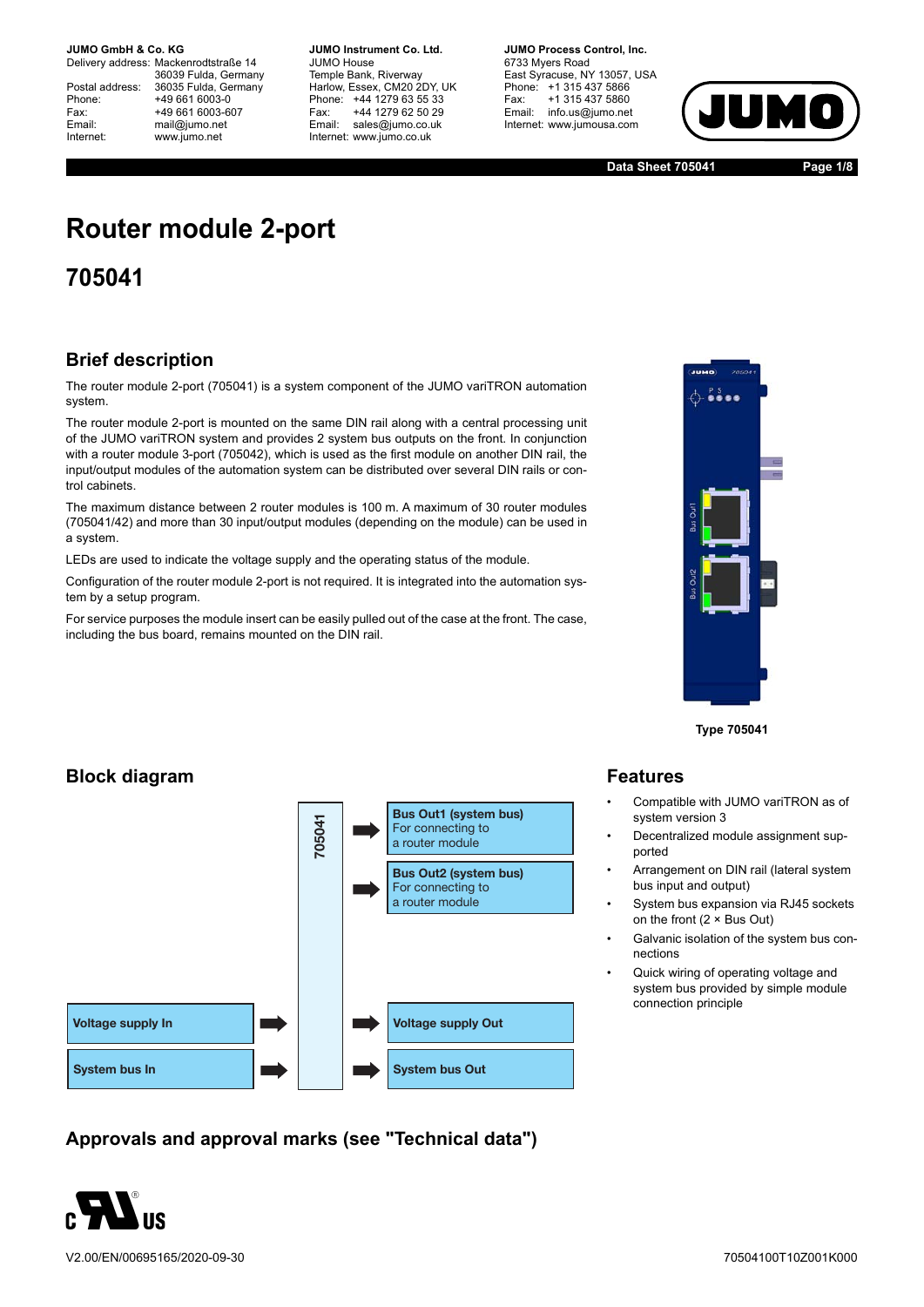Delivery address: Mackenrodtstraße 14 36039 Fulda, Germany Postal address: 36035 Fulda, Germany<br>Phone: +49 661 6003-0 Phone: +49 661 6003-0<br>Fax: +49 661 6003-6 Fax: +49 661 6003-607<br>
Fmail: mail@iumo.net mail@jumo.net Internet: www.jumo.net

**JUMO Instrument Co. Ltd.** JUMO House Temple Bank, Riverway Harlow, Essex, CM20 2DY, UK Phone: +44 1279 63 55 33<br>Fax: +44 1279 62 50 29 Fax: +44 1279 62 50 29<br>
Email: sales@iumo.co.uk sales@jumo.co.uk Internet: www.jumo.co.uk

**JUMO Process Control, Inc.** 6733 Myers Road East Syracuse, NY 13057, USA Phone: +1 315 437 5866<br>Fax: +1 315 437 5860 Fax: +1 315 437 5860<br>Email: info.us@jumo.net info.us@jumo.net Internet: www.jumousa.com



**Data Sheet 705041 Page 2/8**

The router module 2-port (705041) is used on the same DIN rail as the central processing unit and enables system bus networking with standard network cables (see Technical Data). The position of the router module 2-port on the DIN rail is freely selectable.

The router module 3-port (705042) is always used as the first module on a separate DIN rail and is designed for system expansion with additional modules. The router module 3-port can also be used to increase the system bus range.

System bus interconnection is only possible with the router modules of the JUMO variTRON system (closed system); conventional Ethernet switch technology cannot be used.

In the illustrated connection example, the voltage supply of the central processing unit and the modules is not shown (terminals +24 V and GND).

# **Description**

#### **Connection example**



- (1) Router module 2-port (705041), attached to JUMO variTRON 500 central processing unit (705002)
- (2) Router module 3-port (705042) with downstream modules
- (3) Router module 3-port (705042) to increase the range
- (4) Router module 3-port (705042) with downstream modules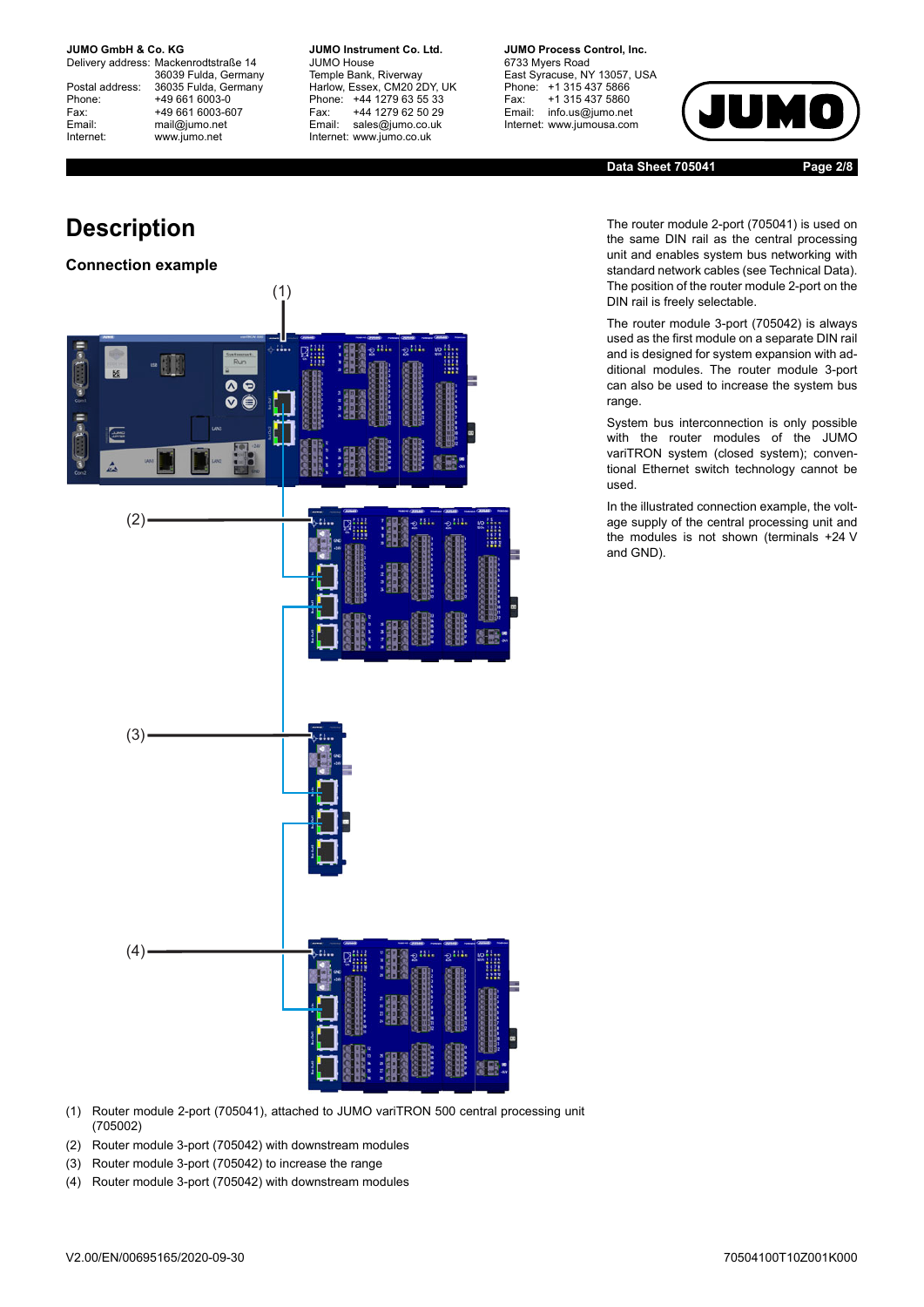Delivery address: Mackenrodtstraße 14 36039 Fulda, Germany<br>Postal address: 36035 Fulda, Germany Phone: +49 661 6003-0<br>
Fax: +49 661 6003-6<br>
Email: mail@jumo.net +49 661 6003-607 Email: mail@jumo.net<br>Internet: www.iumo.net www.jumo.net

**JUMO Instrument Co. Ltd.** JUMO House Temple Bank, Riverway<br>Harlow, Essex, CM20 2DY, UK Phone: +44 1279 63 55 33 Fax: +44 1279 62 50 29<br>Email: sales@jumo.co.uk Internet: www.jumo.co.uk

**JUMO Process Control. Inc.** 6733 Myers Road East Syracuse, NY 13057, USA<br>Phone: +1 315 437 5866<br>Fax: +1 315 437 5860 Email: info.us@jumo.net Internet: www.jumousa.com



**Data Sheet 705041 Page 3/8**

# **Technical data**

### **Interfaces**

| System bus (input, lateral)     |                                                                       |
|---------------------------------|-----------------------------------------------------------------------|
| Description                     | None (side plug connector)                                            |
| Type                            | System specific                                                       |
| <b>Number</b>                   |                                                                       |
| Application                     | Connection to the central processing unit or an input/output module   |
| System bus (output, lateral)    |                                                                       |
| Description                     | None (side plug connector)                                            |
| Type                            | System specific                                                       |
| Number                          |                                                                       |
| Application                     | Connection to an input/output module                                  |
| System bus (output, front side) |                                                                       |
| Description                     | Bus Out1, Bus Out2                                                    |
| Type                            | <b>RJ45</b>                                                           |
| Number                          | 2                                                                     |
| Connecting cable                | Network cable (patch or crossover cable), at least CAT5 (S/FTP)       |
| Application                     | Connection with router modules of the JUMO variTRON automation system |

### **Electrical data**

| Voltage supply                |                                                               |
|-------------------------------|---------------------------------------------------------------|
| Connection                    | Lateral (supply via central processing unit or router module) |
| Voltage                       | DC 24 V +25/-20 % SELV                                        |
| Residual ripple               | 5 %                                                           |
| Current consumption           | 70 mA (at DC 19.2 V)                                          |
| Power consumption             | 1.5W                                                          |
| Electrical safety             | According to DIN EN 61010-1                                   |
|                               | Overvoltage category III, pollution degree 2                  |
| Protection rating             | Ш                                                             |
| Electromagnetic compatibility | Acc. to DIN EN 61326-1                                        |
| Interference emission         | Class $A - only$ for industrial use $-$                       |
| Interference immunity         | Industrial requirement                                        |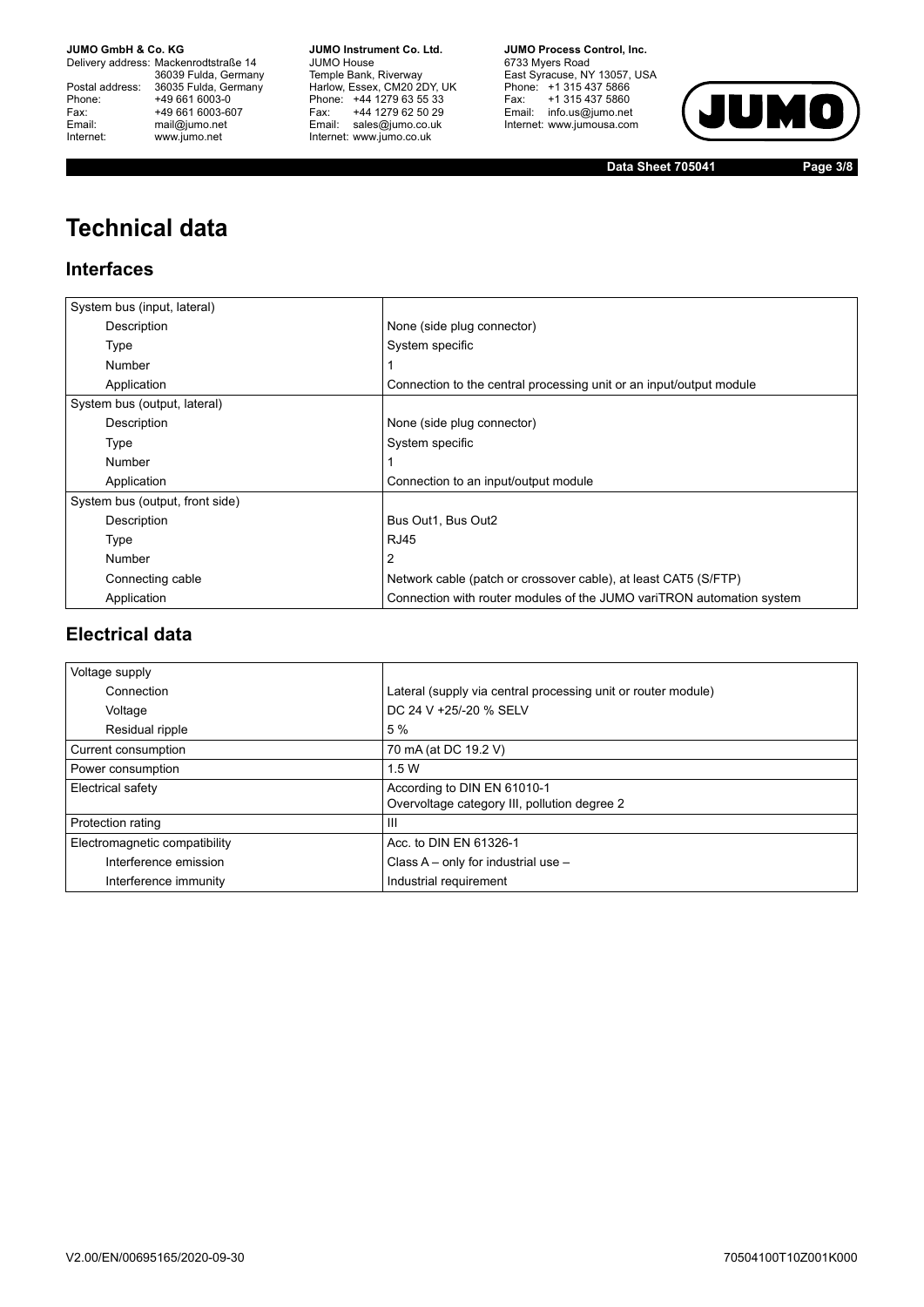Delivery address: Mackenrodtstraße 14 36039 Fulda, Germany<br>Postal address: 36035 Fulda, Germany Phone: +49 661 6003-0<br>
Fax: +49 661 6003-6<br>
Email: mail@jumo.net +49 661 6003-607 Email: mail@jumo.net<br>Internet: www.iumo.net www.jumo.net

**JUMO Instrument Co. Ltd.** JUMO House Temple Bank, Riverway<br>Harlow, Essex, CM20 2DY, UK Phone: +44 1279 63 55 33 Fax: +44 1279 62 50 29<br>Email: sales@jumo.co.uk Internet: www.jumo.co.uk

**JUMO Process Control. Inc.** 6733 Myers Road East Syracuse, NY 13057, USA<br>Phone: +1 315 437 5866<br>Fax: +1 315 437 5860 Email: info.us@jumo.net Internet: www.jumousa.com



**Data Sheet 705041 Page 4/8**

### **Housing and environmental conditions**

| Case type                            | Plastic case for DIN rail mounting in the control cabinet (indoor use); DIN rail acc. to<br>DIN EN 60715, 35 mm × 7.5 mm × 1 mm                                |  |  |
|--------------------------------------|----------------------------------------------------------------------------------------------------------------------------------------------------------------|--|--|
| Dimensions ( $W \times H \times D$ ) | 22.5 mm × 103.6 mm × 101.5 mm (without connection elements)                                                                                                    |  |  |
| Weight                               | Approx. 130 g                                                                                                                                                  |  |  |
| Protection type                      | IP20, according to DIN EN 60529                                                                                                                                |  |  |
| Ambient temperature range            | -20 to +55 $^{\circ}$ C                                                                                                                                        |  |  |
| Storage temperature range            | -40 to +70 $^{\circ}$ C                                                                                                                                        |  |  |
| Resistance to climatic conditions    | Relative humidity $\leq 90$ % annual average without condensation (climate class 3K3<br>acc. to DIN EN 60721-3-3 with extended temperature and humidity range) |  |  |
| Site altitude                        | Up to 2000 m above sea level                                                                                                                                   |  |  |
| Vibration                            | Acc. to DIN EN 60068-2-6, table C.2                                                                                                                            |  |  |
| Amplitude                            | 0.15 mm from 10 to 58.1 Hz                                                                                                                                     |  |  |
| Acceleration                         | 20 m/s <sup>2</sup> from 58.1 to 150 Hz                                                                                                                        |  |  |
| Shock                                | Acc. to DIN EN 60068-2-27, table A.1                                                                                                                           |  |  |
| Peak acceleration                    | 150 m/s <sup>2</sup>                                                                                                                                           |  |  |
| Shock duration                       | 11 $ms$                                                                                                                                                        |  |  |

#### **Approvals and approval marks**

| Approval mark | <b>Test facility</b>      | Certificate/certification<br>number | Inspection basis                                             | <b>Valid for</b> |
|---------------|---------------------------|-------------------------------------|--------------------------------------------------------------|------------------|
| c UL us       | Underwriters Laboratories | E201387                             | UL 61010-1 (3. Ed.).<br>CAN/CSA-22.2<br>No. 61010-1 (3. Ed.) | All types        |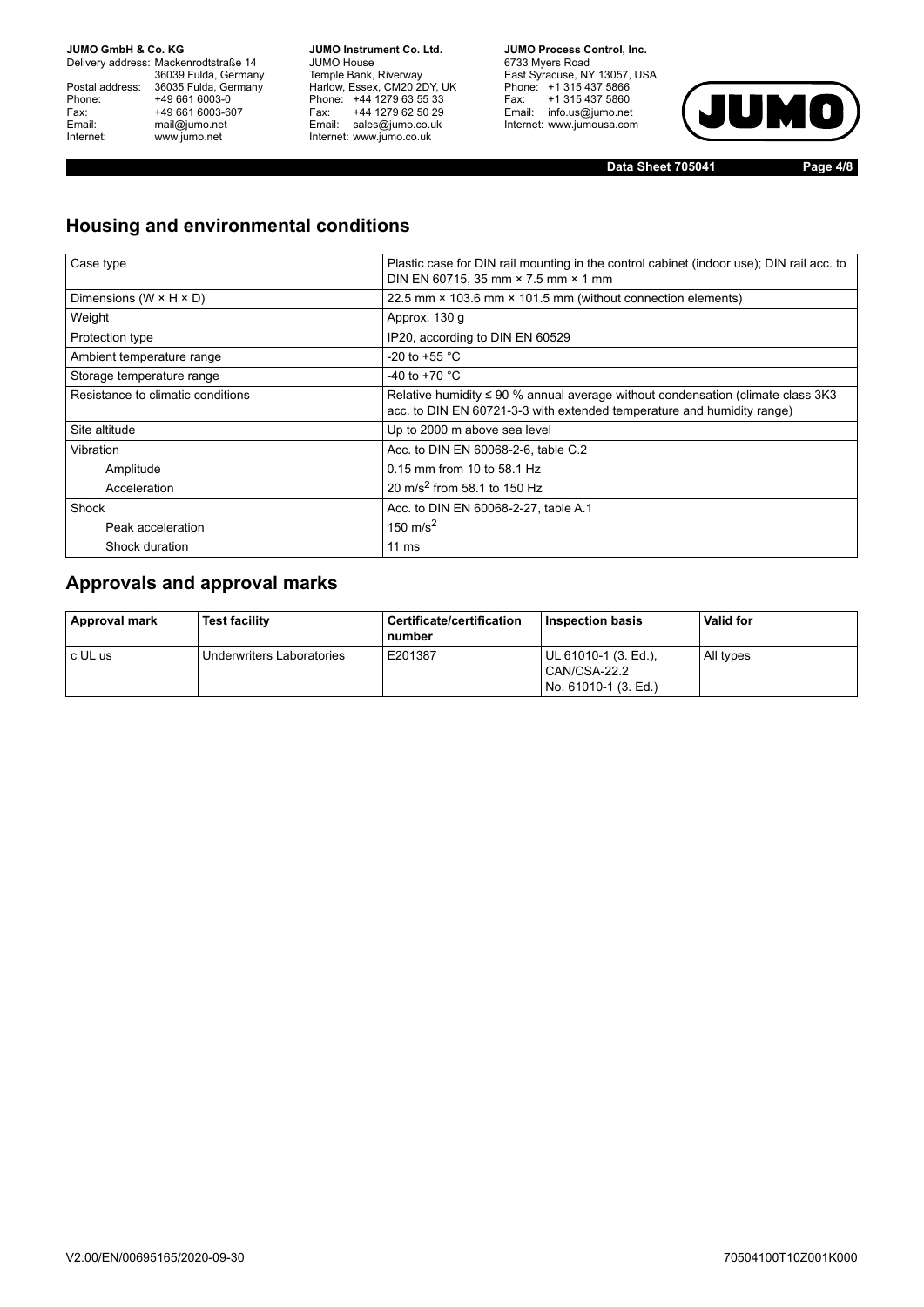Delivery address: Mackenrodtstraße 14 36039 Fulda, Germany<br>Postal address: 36035 Fulda, Germany Phone: +49 661 6003-0<br>
Fax: +49 661 6003-6<br>
Email: mail@jumo.net +49 661 6003-607 mail@jumo.net Internet: www.jumo.net

**JUMO Instrument Co. Ltd.** JUMO House Temple Bank, Riverway<br>Harlow, Essex, CM20 2DY, UK Phone: +44 1279 63 55 33<br>Fax: +44 1279 62 50 29 +44 1279 62 50 29 Email: sales@jumo.co.uk Internet: www.jumo.co.uk

**JUMO Process Control, Inc.** 6733 Myers Road East Syracuse, NY 13057, USA Phone: +1 315 437 5866<br>Fax: +1 315 437 5860 Email: info.us@jumo.net Internet: www.jumousa.com



**Data Sheet 705041 Page 5/8**

## **Connection diagram**

The connection diagram in the data sheet provides preliminary information about the connection options. For the electrical connection, only use the installation instructions or the operating manual. The knowledge and the correct technical compliance with the safety information and warnings contained in these documents are mandatory for mounting, electrical connection, and startup as well as for safety during operation.

#### **Interfaces**

| <b>Connection</b> | <b>Description</b>   | <b>Connection element</b> | Assignment |                     |
|-------------------|----------------------|---------------------------|------------|---------------------|
| System bus Out1   | <b>Bus Out1</b>      |                           | $1TX+$     | Transmission data + |
| (output)          |                      |                           | $2TX -$    | Transmission data - |
|                   |                      | $\circ$ $-$               | $3 RX+$    | Received data +     |
|                   |                      |                           | 6 RX-      | Received data -     |
| System bus Out2   | Bus Out <sub>2</sub> |                           | $1 T X+$   | Transmission data + |
| (output)          |                      |                           | $2TX -$    | Transmission data - |
|                   |                      | $  \infty$                | $3 RX+$    | Received data +     |
|                   |                      |                           | 6 RX-      | Received data -     |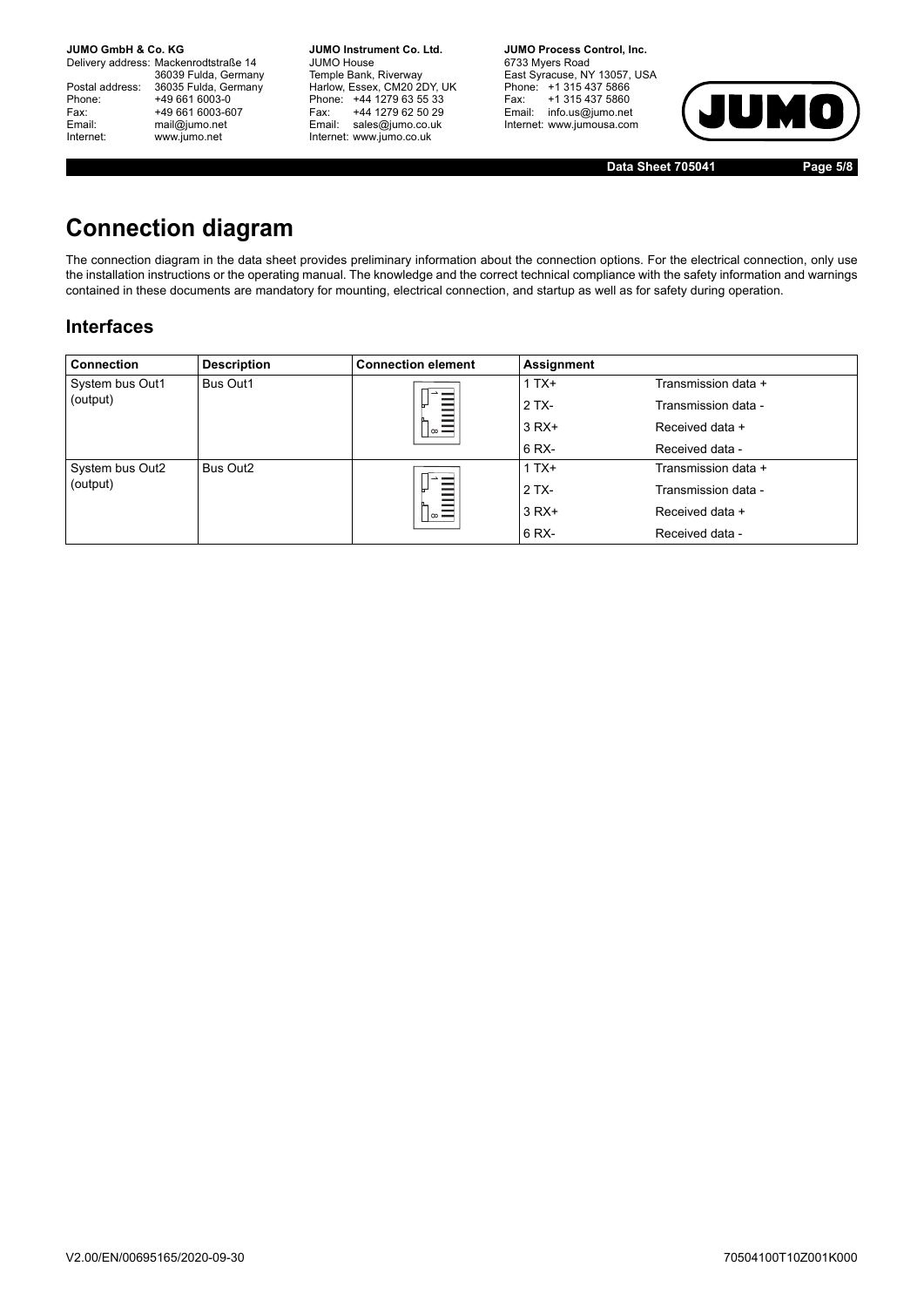Delivery address: Mackenrodtstraße 14 36039 Fulda, Germany Postal address: 36035 Fulda, Germany<br>Phone: +49 661 6003-0 Phone: +49 661 6003-0<br>
Fax: +49 661 6003-6<br>
Email: mail@jumo.net +49 661 6003-607 mail@jumo.net Internet: www.jumo.net

**JUMO Instrument Co. Ltd.** JUMO House Temple Bank, Riverway<br>Harlow, Essex, CM20 2DY, UK Phone: +44 1279 63 55 33<br>Fax: +44 1279 62 50 29 +44 1279 62 50 29 Email: sales@jumo.co.uk Internet: www.jumo.co.uk

**JUMO Process Control, Inc.** 6733 Myers Road East Syracuse, NY 13057, USA Phone: +1 315 437 5866<br>Fax: +1 315 437 5860 Email: info.us@jumo.net Internet: www.jumousa.com



**Data Sheet 705041 Page 6/8**

## **Display and connection elements**



- (1) Status displays (LED): P = Voltage supply  $S =$  Status
- (2) Voltage supply Out, DC 24 V
- (3) Side system bus Out (output)
- (4) Side system bus In (input)
- (5) System bus Out2 (output)
- (6) System bus Out1 (output)
- (7) Voltage supply In, DC 24 V

### **Electrical isolation**



(1) Functional galvanic isolation for connection of SELV or PELV electrical circuits.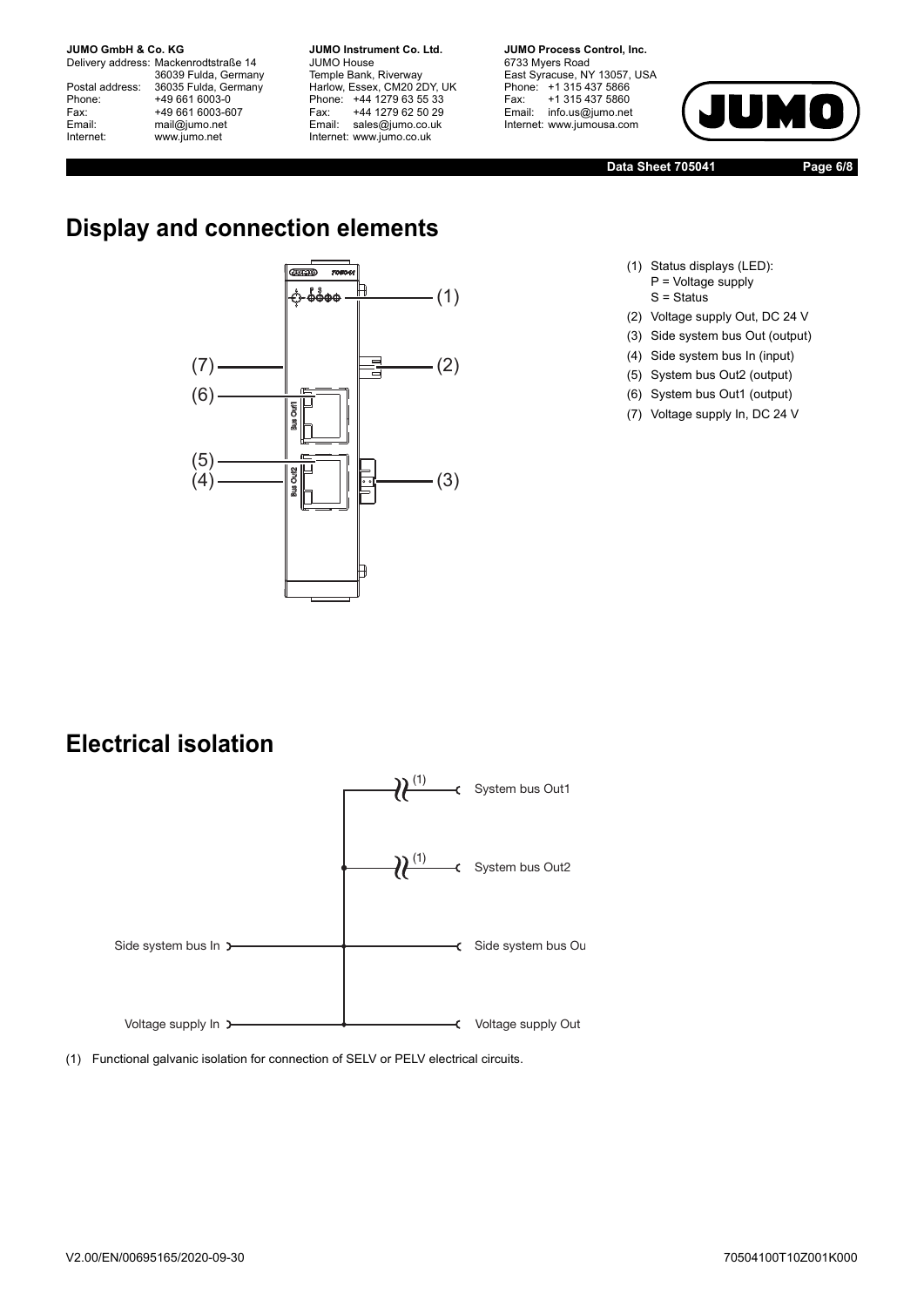Delivery address: Mackenrodtstraße 14 36039 Fulda, Germany<br>Postal address: 36035 Fulda, Germany Phone: +49 661 6003-0<br>
Fax: +49 661 6003-6<br>
Email: mail@jumo.net +49 661 6003-607 Email: mail@jumo.net<br>Internet: www.iumo.net www.jumo.net

**JUMO Instrument Co. Ltd.** JUMO House Temple Bank, Riverway<br>Harlow, Essex, CM20 2DY, UK Phone: +44 1279 63 55 33<br>Fax: +44 1279 62 50 29 +44 1279 62 50 29 Email: sales@jumo.co.uk Internet: www.jumo.co.uk

**JUMO Process Control, Inc.** 6733 Myers Road East Syracuse, NY 13057, USA<br>Phone: +1 315 437 5866<br>Fax: +1 315 437 5860 rax. Tribitary 5000 Internet: www.jumousa.com



**Data Sheet 705041 Page 7/8**

## **Compatibility**

#### **JUMO variTRON**

See data sheet of the relevant central processing unit JUMO variTRON: Data sheet 70500x